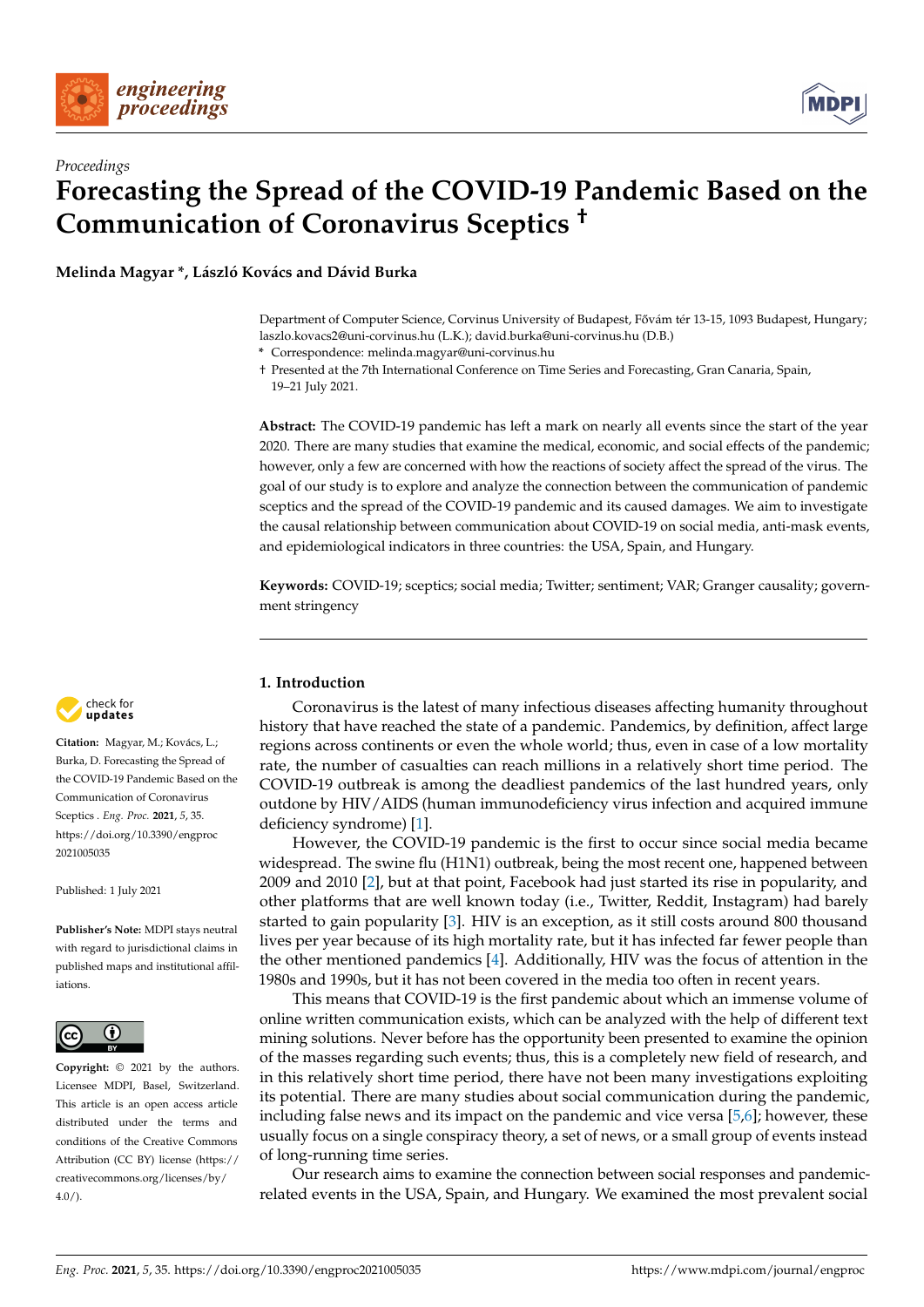platforms of each country and collected a large volume of COVID-19-related comments and their timestamps. Sentiment analysis was used to process this text-based data source; thus, it was possible to create a sentiment time series for each language group.

Reliable corona-related pandemic data are available on the *Our World in Data* (OWID) site in a research-friendly form [\[7\]](#page-9-4). Regarding the activity of deniers, we manually collected a list of significant demonstrations and assemblies from different news sources. We only considered "offline" events as these are the ones that could have directly influenced the number of infections.

We compared the sentiment time series with the events and corona-related time series by applying an augmented vector autoregression (VAR) model according to the Toda– Yamamoto procedure [\[8\]](#page-9-5) on the examined time series in each country separately. Granger causality models have been successfully applied in order to assess the economic and financial effects of the COVID-19 pandemic, for example, by [\[9\]](#page-9-6) and [\[10\]](#page-9-7). We show that the volume of the online comments and the sentiment index had a significant mutual relationship with the official epidemiological indicators. The characteristics of these relationships differed along countries and waves of the pandemic. In Spain, the antimask events had a significant effect on the volume of comments during the first wave and on sentiment in the second wave.

# **2. Data Sources**

For constructing sentiment time series, we need textual data obtained from representative sources. Every target country has some preferred social media sites, such as forums, microblogging sites, or even comment sections of their leading news sites. The most important social media site is Facebook, and Twitter is also in the top 20 in every country except in Hungary, according to Similarweb [\[11\]](#page-9-8). The contents of these platforms could be a good starting point to examine social reactions about pandemic events and vice versa. As the most widely used search service in the world, Google cannot be ignored either: not only do the topics searched show an increased interest in the COVID-19 pandemic, but they can give us an idea of the focal points of interest. These platforms together are appropriate sources for text mining research studies, which can transform human sentiments into data, map the topics, and find the most influential ones.

In the examined countries, for data source, the common ground could have been Facebook [\[11\]](#page-9-8). However, Facebook is not an easy option for text mining research studies since the Cambridge Analytica scandal [\[12\]](#page-9-9), so Twitter was chosen as a source for mining sentiments for the English and Spanish languages. Because Twitter is not so popular in Hungary, gyakorikerdesek.hu (hereinafter referred to as FAQ) was used for this country as a text mining source. This is a Q&A-type website, which is the 31st most visited site in Hungary.

Twitter provides an API for researchers under friendly conditions, and there is a project named Twitter Stream Grab by Archive Team that allowed us to download all tweets for the examined period [\[13\]](#page-9-10). FAQ does not provide API for grabbing data, so we developed an application for scraping purposes. During scraping, the software collects questions and answers from two relevant categories: health and politics [\[14\]](#page-9-11).

A series of corona-sceptic events were collected manually based on the collections of national Wikipedia pages related to coronavirus and on the Google Labs search terms related to coronavirus [\[15\]](#page-9-12).

From the times series published on the website OurWorldInData.org, three are used to describe the pandemic situation. The first time series is the rate of positive coronavirus tests. It is used to describe the spread of the virus. This is in line with WHO recommendations [\[16\]](#page-9-13). The severity of the pandemic is described by the daily number of deaths per million people. The daily values of the government stringency index are also considered to examine whether the sentiment of the online public is reacting to government measures or vice versa. The index is calculated by the Oxford Coronavirus Government Response Tracker (OxCGRT) project. This is a composite measure based on nine response indicators,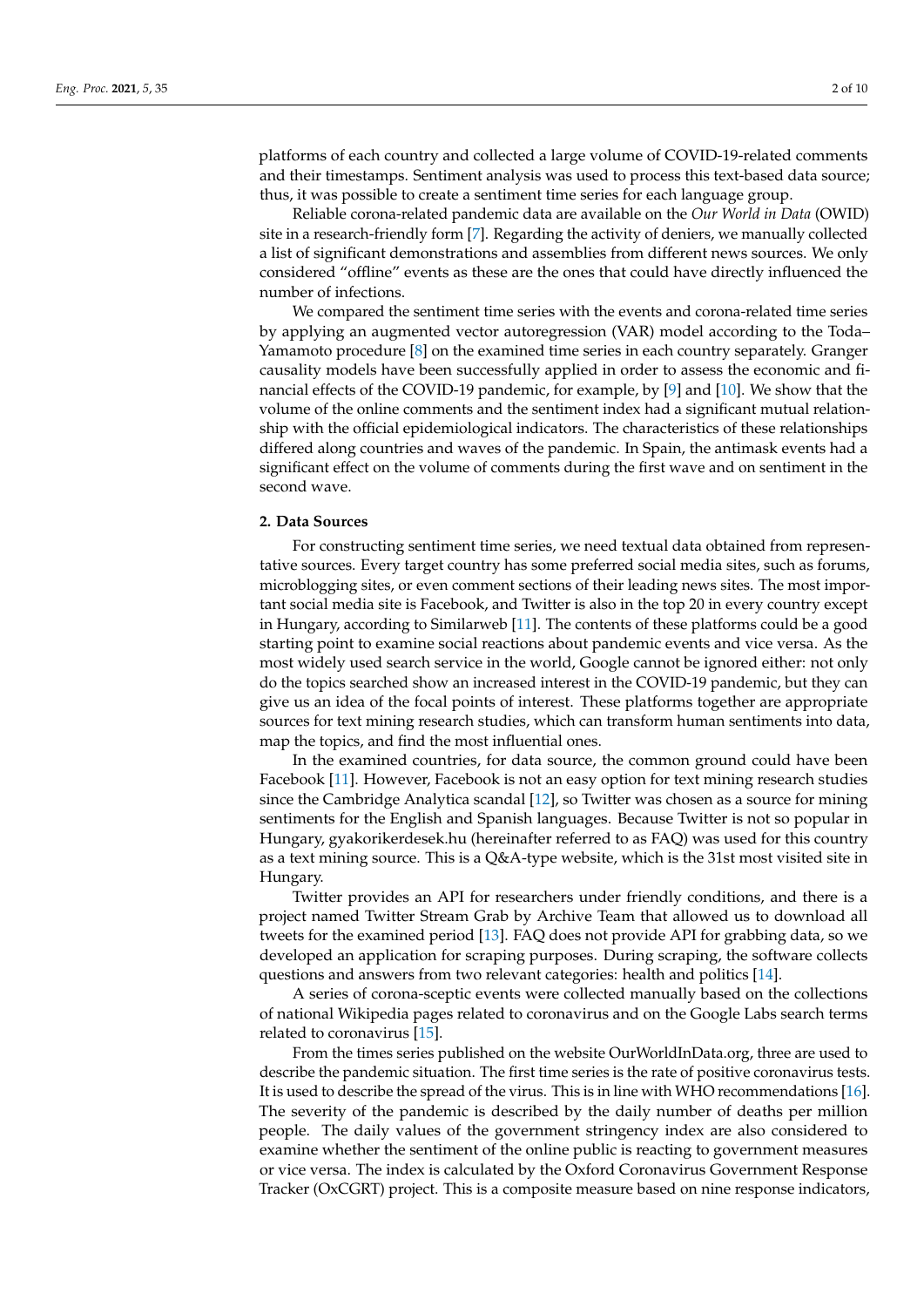including school closures, workplace closures, and travel bans, rescaled to a value between 0 and 100 (100 = strictest) [\[17\]](#page-9-14).

The time periods examined were different for each country to ensure an adequate level of variance in each time series as the start of the pandemic differed for each examined country. For example, in the US, the number of deaths was 0 on most days until 13 March 2020, and testing data were only available since 7 March 2020, so 13 March 2020 was used as a starting point. The number of daily deaths per million people was quite scarce for Spain. There were two negative values on 25 May and 12 August that were imputed as 0. There was a weekly seasonality for 0 entries. Therefore, we took a 7-day moving average of daily new deaths per million people for Spain. The end point for all these time series was 31 December 2020, as the focus of our investigation was the past year.

Descriptive statistics for each examined time series are available in Table [1.](#page-2-0) To check for outlier effect, a mean trimmed off the bottom and upper 10% was used. Outliers had no great effect on the examined time series.

Sentiment in US tweets was the most negative on an average day with low standard deviation, while the mean sentiment in Spain seemed to be the highest, though still a negative value. Hungary had the greatest standard deviation in its sentiment index.

| <b>Variables</b>       | No of Obs. | Mean    | St. Dev. | Tr. Mean |
|------------------------|------------|---------|----------|----------|
| Positive rate USA      | 282        | 0.08    | 0.04     | 0.07     |
| Deaths per million USA | 282        | 3.61    | 2.30     | 3.33     |
| Stringency USA         | 282        | 68.63   | 5.41     | 69.15    |
| Entry count USA        | 282        | 3580.59 | 2166.54  | 3199.61  |
| Sentiment USA          | 282        | $-0.46$ | 0.12     | $-0.46$  |
| Positive rate ESP      | 282        | 0.06    | 0.04     | 0.06     |
| Deaths per million ESP | 246        | 2.59    | 2.41     | 2.31     |
| Stringency ESP         | 246        | 66.37   | 9.48     | 66.39    |
| Entry count ESP        | 246        | 644.04  | 269.15   | 627.54   |
| <b>Sentiment ESP</b>   | 246        | $-0.09$ | 0.11     | $-0.09$  |
| Positive rate HUN      | 246        | 0.08    | 0.09     | 0.06     |
| Deaths per million HUN | 284        | 3.47    | 5.51     | 2.26     |
| Stringency HUN         | 284        | 59.45   | 12.58    | 59.62    |
| Entry count HUN        | 284        | 88.25   | 60.45    | 81.93    |
| Sentiment HUN          | 284        | $-0.13$ | 0.19     | $-0.14$  |

<span id="page-2-0"></span>**Table 1.** Descriptive statistics for all of our examined time series.

### **3. Methods**

The data on Twitter Stream Grab are available on a monthly basis, and there is one compressed JSON file for every minute, so to examine a whole year, more than half a million files must be processed. A time frame between 01/03/2020 and 31/12/2020 was chosen according to the availability of pandemic data from OWID. Datasets contained time data, text, detailed user data, and language index. There were two important limitations: we did not have data about the specific followers for a given user, and there was no precise location data; we could only rely on user-supplied information. In order to reduce the data size, we filtered out relevant tweets based on a few selected keywords, which were grabbed from Google Labs Corona search terms [\[15\]](#page-9-12). English-language tweets were narrowed down to the United States based on user-defined location, and a 10% random sample was taken for Spanish-language tweets. The extracted data were transformed into comma-separated files, which can be easily imported into other systems. The texts scraped from FAQ for Hungarian-language analysis did not needed further preprocessing, as the scraper software was designed specifically for this research and had taken the necessary steps.

After extracting tweets and comments, the texts were cleaned and prepared for sentiment analysis. For stemming and lemmatization, the *hunspell* package was utilized, which is a spell checker and morphological analyzer originally designed for the Hungarian lan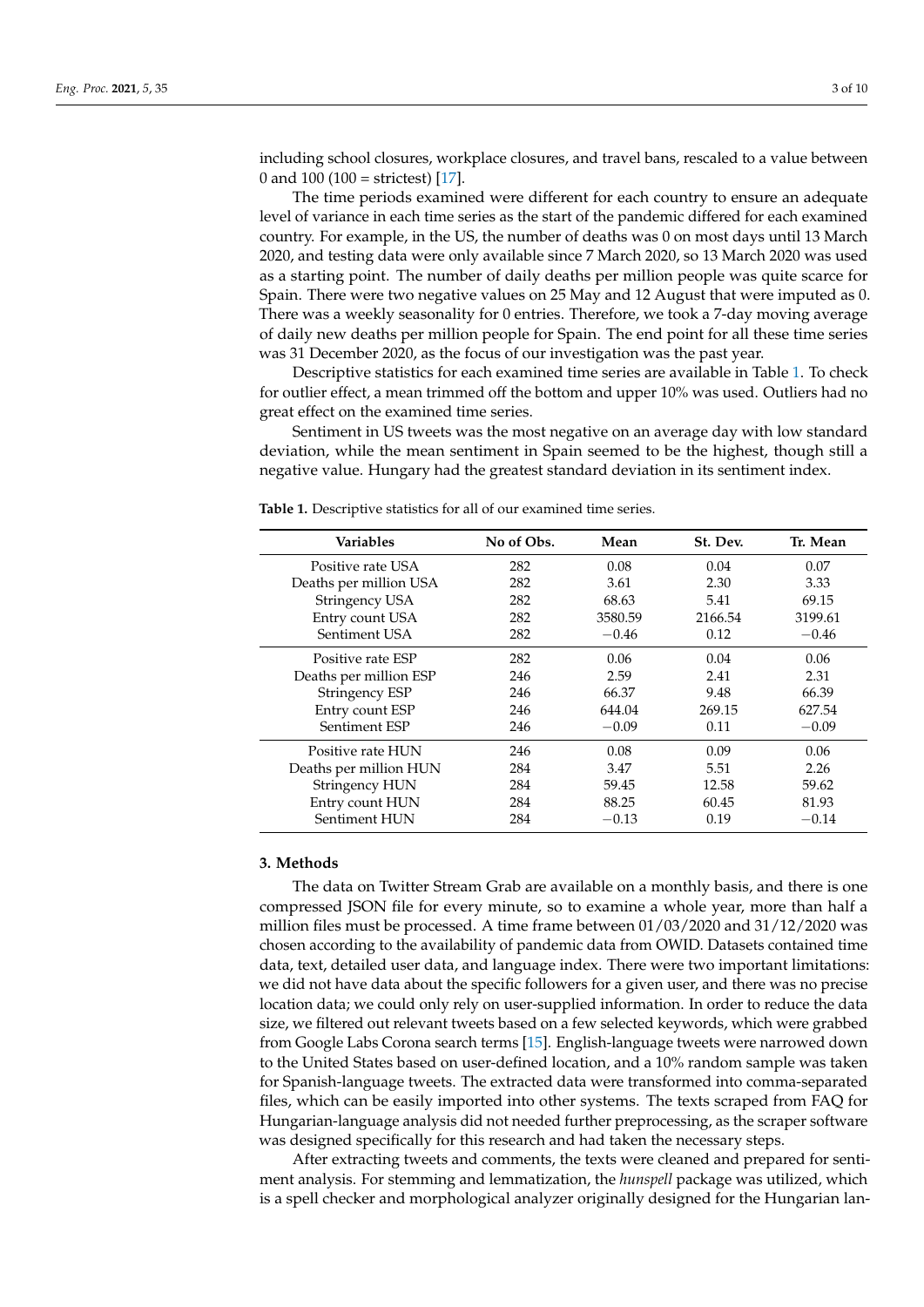guage, but it performs well in English and Spanish also [\[18\]](#page-9-15). For examining sentiments regarding the pandemic, collected text entries should be labelled with polarity: negative or positive. To do this, a dictionary-based sentiment analysis was applied.

There could be some structural breaks in each time series due to the different characteristics of the first and second waves of the pandemic. Therefore, we should identify possible structural breaks in each examined time series that best separated the first and second waves of the pandemic.

When investigating Granger causality, it is advisable to fit a model separately on sections defined by structural breaks to ensure stability [\[8\]](#page-9-5). To identify structural breaks, the breakpoint function from the *strucchange* R package was utilized [\[19\]](#page-9-16). If we assume that the number of breakpoints in a linear trend for a time series is *b*, then the breakpoint function estimates the location of *b* breakpoints by minimizing the residual sum of squares (*RSS*) of a linear model where the slope of the trend can change *b* times. The optimal *b* is chosen by the Bayes–Schwarz information criterion (*BIC*) as this *IC* prefers the sparsest models. This was preferable for us as we had a relatively small number of observations for each country already, so we should avoid overparameterization.

After determining the breakpoints, we fit VAR models for each country and each wave separately to discover the Granger causality between the time series in both waves of the pandemic. A vector autoregression (VAR) process with *k* endogenous and *m* exogenous variables can be considered a system of equation with *k* equations. Model parameters are estimated by OLS. See [\[20\]](#page-9-17) for details. Maximum lag of the endogenous variables is denoted by *p*.

However, the typical Granger causality test based on the classical VAR model cannot be relied on when one or both time series are nonstationary, which could lead to spurious causality [\[21\]](#page-9-18). Thus, an augmented Dickey–Fuller (ADF) test was employed. Besides, a Kwiatkowski–Phillips–Schmidt–Shin (KPSS) test, in which the null hypothesis is stationarity, was also conducted as a cross-check. To handle the possible integration in our time series, the VAR models were set up according to the Toda–Yamamoto (TY) procedure [\[8\]](#page-9-5) using the levels of the data without differencing and adding *q* extra lags if the maximum order of integration was *q*. The advantage of the TY procedure is it saves the cointegration test and prevents pretest bias. However, there was a need to ensure that the VAR models of each country were specified in a way that there was no serial correlation in the residual values. This was tested by the portmanteau test.

In the optimal VAR models, Wald tests of Granger causality were applied. The null hypothesis is that the coefficients of the first *p* lagged values of endogenous variables in each equation are 0 after being tested. The reason for including the coefficient of the lags from  $p + 1$  to q is that the additional lagged values are to fix the asymptotic so that the Wald test statistics under the null hypothesis follow asymptotical chi-square distribution. Rejection of the null hypothesis of the Wald test implies a Granger causality.

#### **4. Models**

For our investigations, three countries were considered. The English-language tweets were narrowed down to tweets originating from the USA, so epidemiological and government stringency indicators of the US were considered here. For the Spanish-language tweets, the indicators of Spain were considered as during the first wave of the pandemic, Spain was the hardest-hit Spanish-speaking country. By 30 June 2020, the cumulative number of deaths per million was 606 in Spain and 297 and 215 in Chile and Mexico, respectively. During the second wave, the pandemic situation in Latin America became more serious, so the effects of COVID-related tweets from other Spanish-speaking countries could act as confounders. Managing these issues is part of our further research. The indicators of Hungary were considered for the Hungarian language.

Sentiment dictionaries were gathered from different sources: Bing for English, TASS for Spanish, and PrecoSenti for Hungarian [\[22–](#page-9-19)[24\]](#page-9-20). Further processing was performed with R using the *tidytext* and *dplyr* packages.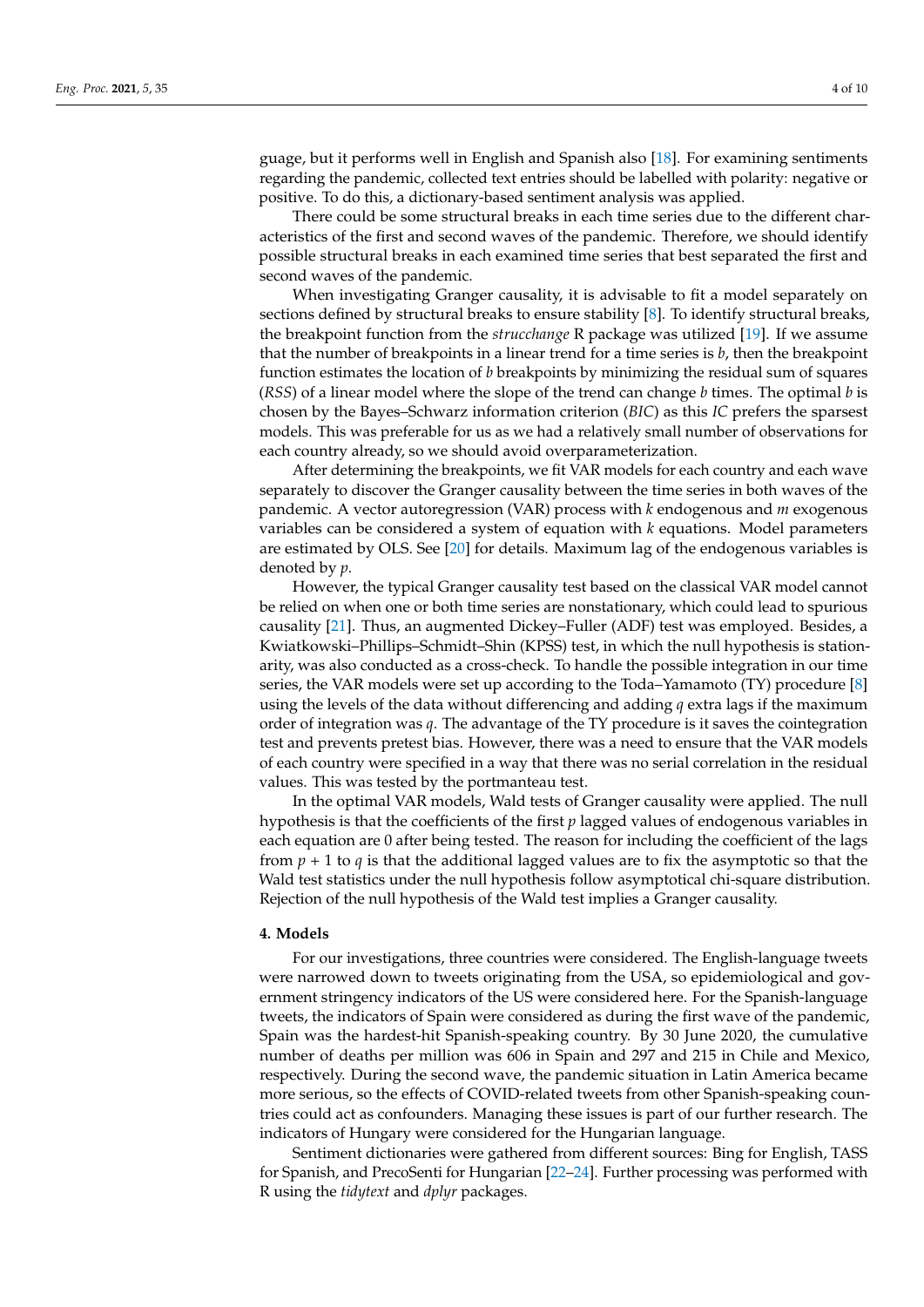Figure 1 shows that the basic sentiment in Spanish-language tweets was more positive than in English-language ones. The daily count of tweets followed the usual trend of a scandal: at the beginning of the pandemic, we could experience a large volume of comments about corona-related topics, and the numbers started to fall during the year even at the time of the second wave. the time of the second wave.

<span id="page-4-0"></span>

**Figure 1.** The tendencies in sentiment time series are relatively similar in the three examined datasets; however, the average sentiment is higher in Spanish- and Hungarian-language tweets than Englishlanguage contents.

in the time series based on the *BIC*. These breakpoints needed to be narrowed down, as four breakpoints would partition our sample into parts with very small sizes. To select the breakpoints that best separated the two waves, the breakpoints of the positive rate in each county were examined in more detail as this was the measure describing the spread of the The breakpoint function from the *strucchange* package identified two to four breaks pandemic in line with WHO recommendations [\[16\]](#page-9-13).

pandemic in mie with write recommendations [10].<br>The breakpoints of the positive rate in each county are examined in more detail in Figure [2](#page-4-1) to define sections on which the Granger causality between the time series is The breakpoints of the positive rate in each county are examined in more detail in examined by fitting VAR models.

We can see that in Spain and Hungary, we could easily select the structural breakpoint that best separated the start of the second wave of the pandemic. It is also noticeable that Hungary had quite a long period in the summer where the positive rate stagnated on a lower level before the second wave started in September. However, we did not wish to separate this period from the first wave as three breakpoints would result in small subsamples. That is why we also ignored the break that marked the peaking of the second in Hungary. We disregarded the other breakpoints marking different periods in the first and second waves as splitting along these would result in small subsamples just like in the case of Hungary. The second wave started around the middle of summer, much earlier than  $\mathcal{L}$ wave. In Spain, the second wave started around the middle of summer, much earlier than

<span id="page-4-1"></span>

**Figure 2.** The positive rate for the three examined countries. Structural breakpoints are marked with **Figure 2.** The positive rate for the three examined countries. Structural breakpoints are marked with dotted lines. The breaks marked with red are the ones that best separate the first and second waves dotted lines. The breaks marked with red are the ones that best separate the first and second waves of the pandemic. In the US, a custom breakpoint is added to separate the two waves marked with a of the pandemic. In the US, a custom breakpoint is added to separate the two waves marked with a dashed red line. dashed red line.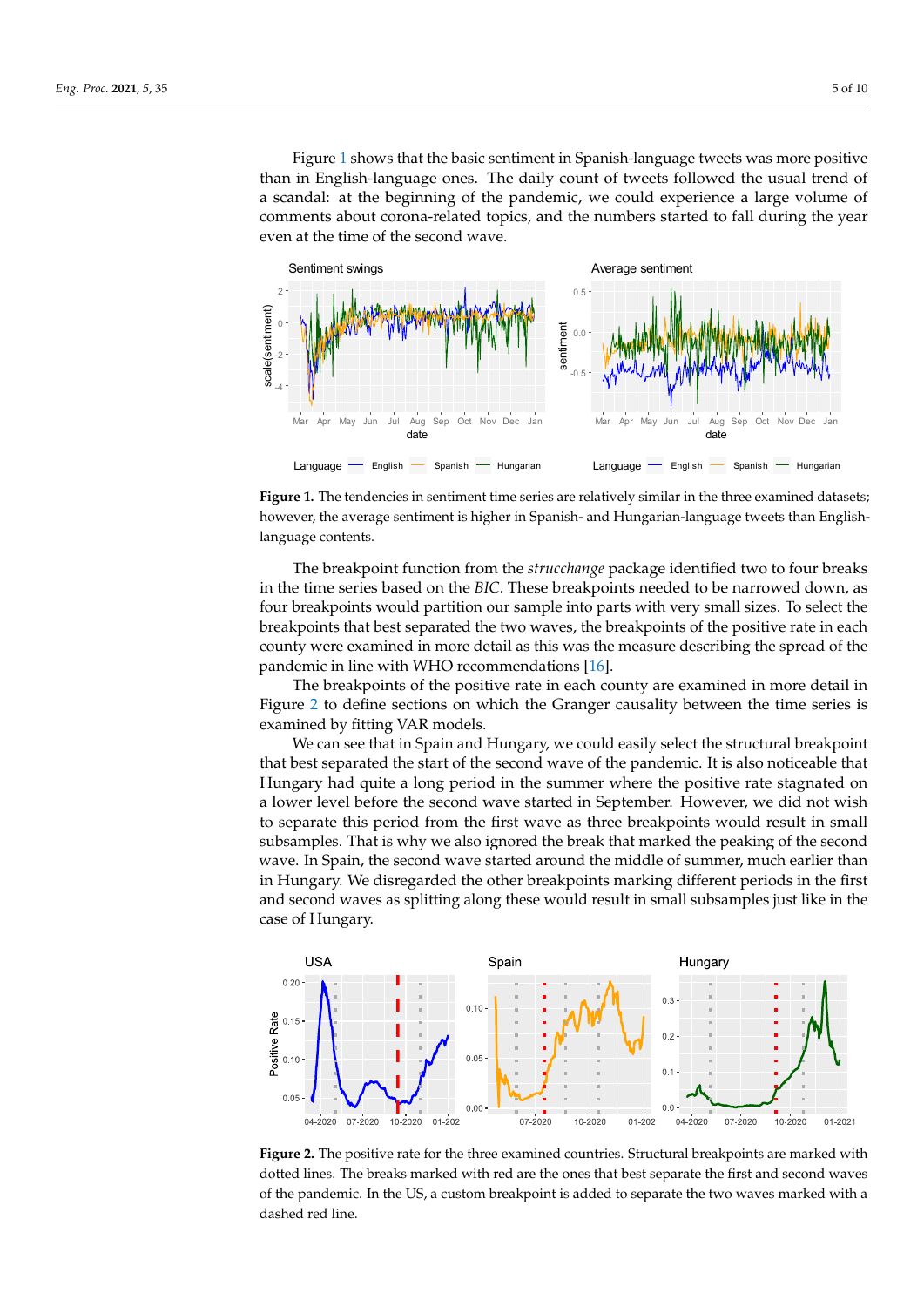The case of the US was more complicated as it had a short flare of the pandemic in the middle of summer and the second wave started in late October. To preserve the sample size, we considered the short flare in positive rate in the summer as an aftershock of the first wave and defined a custom breakpoint on 20/09/2020, marked by the dashed red line in Figure [2.](#page-4-1) We separated every examined time series into two parts, representing the first and second waves of the pandemic according to the country-specific breakpoints selected as shown in Figure [2.](#page-4-1)

As we had five time series for each country, we had  $k = 5$  endogenous variables. Dummy variables were used as exogenous variables to account for day-of-the-week effect. One more dummy exogenous variable represented whether there was an antimask event with at least 100 participants at time t for each country, making *m* = 6 + 1 = 7. The number of *p* lags will be chosen later.

Based on the results of the ADF and KPSS tests, taking the first difference of each time series mostly eliminated the unit root. The only exceptions were the stringency time series in the US and the positive rate for Spain and Hungary during the first wave, according to the KPSS test, but only on  $\alpha = 10\%$ , not on  $\alpha = 5\%$ . The ADF test rejected the H<sub>0</sub> of the unit root on all common significance levels in these cases. Thus, the maximum order of integration was set to 1.

The VAR models were set up according to the TY procedure to account for the firstorder integration. First, we determined the appropriate lag length for the endogenous variables. Based on the Akaike information criterion, Hannan–Quinn information criterion, Bayes–Schwarz criterion, and final prediction error, lags  $p = 1$  and  $p = 2$  were recommended.

From the results of a portmanteau test controlling for dynamic stability, it was observed that lag 2 removed residual serial autocorrelation at 1% for all VAR models except for Hungary during the first wave. As accepting the  $H_0$  of no serial correlation in the residuals was not convincing on all common significance levels, adding more lags could be considered, but we already had a larger parameter–sample size ratio with the dummies and the two lags for each variable  $(17 + 1)$  parameters for each equation, which is slightly less than fifth of the number of observations (circa 160 and 120 for each wave) in all three countries). The VAR models could be considered stable, again except for Hungary during the first wave, as all roots of the characteristic polynomials were inside the unit circle. Detailed diagnostic results for each VAR model are shown in Table [2.](#page-5-0)

<span id="page-5-0"></span>

|                  | $Lag = 1$                           |                                                 | $Lag = 2$                           |                                                 |  |
|------------------|-------------------------------------|-------------------------------------------------|-------------------------------------|-------------------------------------------------|--|
| Setup            | Portmanteau Test<br><i>p</i> -Value | Range of Roots of<br>Characteristic Polynomials | Portmanteau Test<br><i>p</i> -Value | Range of Roots of<br>Characteristic Polynomials |  |
| USA-1st wave     | 0.0213                              | $0.508 - 0.940$                                 | 0.0596                              | $0.196 - 0.948$                                 |  |
| USA-2nd wave     | 0.8364                              | $0.565 - 0.902$                                 | 0.9043                              | $0.038 - 0.901$                                 |  |
| Spain-1st wave   | 0.8667                              | $0.154 - 0.971$                                 | 0.9108                              | $0.129 - 0.962$                                 |  |
| Spain-2nd wave   | 0.0369                              | $0.095 - 0.945$                                 | 0.0849                              | $0.189 - 0.936$                                 |  |
| Hungary-1st wave | 0.0005                              | $0.093 - 1.014$                                 | 0.0001                              | $0.070 - 0.992$                                 |  |
| Hungary-2nd wave | 0.1067                              | $0.053 - 0.980$                                 | 0.2559                              | $0.094 - 0.959$                                 |  |

**Table 2.** Model diagnostic results for the examined VAR(1) and VAR(2) models.

Lag  $p = 2$  was chosen for the VAR models, and one more lag into each variable was added to every equation, given that the maximum order of integration was 1. Therefore, the augmented VAR models proposed by the TY procedure were constructed, and the Granger causality tests were executed.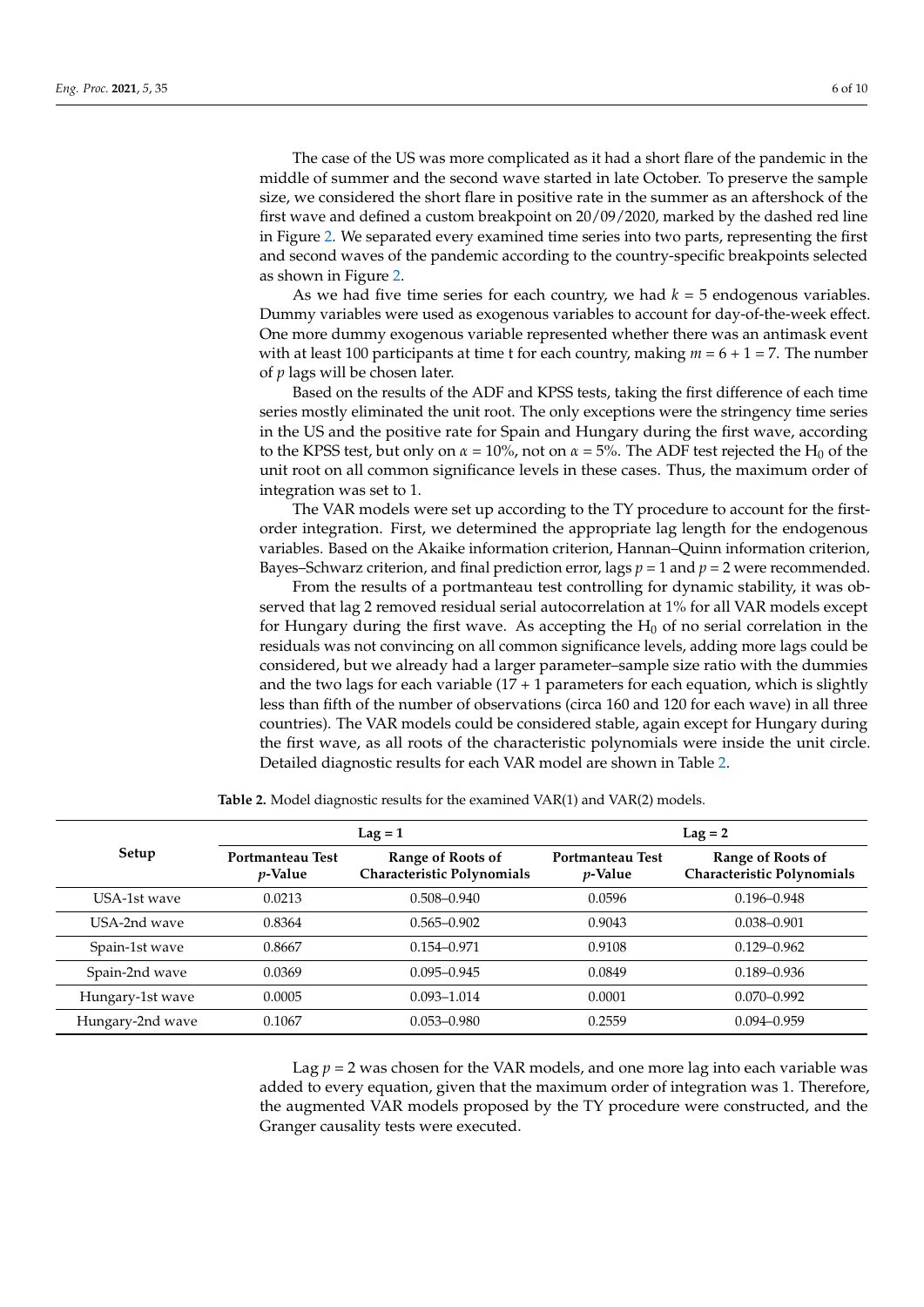# **5. Results**

Results of the Granger causality tests are shown in Table [3.](#page-6-0) Granger causality in Hungary during the first wave was not investigated as the underlying VAR model was not stable, and it had significant residual serial autocorrelation.

<span id="page-6-0"></span>**Table 3.** Significant Granger causalities found in each examined VAR(2). For each causal relationship, the most significant lag in the appropriate VAR equation and the sign of this lag's coefficient are given in brackets.

| Setup            | <b>Significant Granger Causalities</b>                                                                                                                                                                                                    |  |  |
|------------------|-------------------------------------------------------------------------------------------------------------------------------------------------------------------------------------------------------------------------------------------|--|--|
| USA-1st wave     | Stringency -> entry count $*(lag = 1; sgn = +)$<br>Sentiment -> entry count * ( $\log = 2$ ; sgn = +)<br>Positive rate -> deaths per million ** (lag = 2; sgn = +)<br>Entry count -> deaths per million ** ( $\log = 1$ ; sgn = +)        |  |  |
| USA-2nd wave     | Positive rate -> stringency ** ( $\log$ = 2; sgn = +)                                                                                                                                                                                     |  |  |
| Spain-1st wave   | Deaths per million -> sentiment * (lag = 1; sgn = -)<br>Deaths per million -> entry Count * (lag = 1; sgn = +)<br>Entry count -> deaths per million ** (lag = 1; sgn = +)<br>Deaths per million -> stringency *** ( $\log = 2$ ; sgn = +) |  |  |
| Spain-2nd wave   | Entry count -> stringency $*(\text{lag} = 2; \text{ sgn} = +)$                                                                                                                                                                            |  |  |
|                  | Entry count -> deaths per million ** (lag = 1; sgn = -)                                                                                                                                                                                   |  |  |
| Hungary-1st wave |                                                                                                                                                                                                                                           |  |  |
| Hungary-2nd wave | Entry count -> stringency ** ( $\log = 1$ ; sgn = +)                                                                                                                                                                                      |  |  |
|                  | Deaths per million -> entry count ** (lag = 1; sgn = -)                                                                                                                                                                                   |  |  |

\* Significant at 10%, \*\* significant at 5%, \*\*\* significant at 1%.

Table [3](#page-6-0) shows that more significant Granger causal relationships could be found during the first wave of the pandemic than during the second. This is not surprising as the novelty of the virus posed more challenge during the first wave as decision makers and health professionals had to operate under limited information. Therefore, it is logical that we can find a higher number of relationships between our examined time series during the first wave. Unfortunately, owing to lack of a well-specified model for Hungary, this conclusion can only be made for Spain and the US.

In the US, the two most significant relationships were those between Twitter entry or post count and deaths per million and between positive rate and deaths. It seems that if the test positive rate increased, mortality usually followed 2 days later. This relationship was not significant at any of the common significance levels during the second wave, which suggests that the situation had improved by that time. During the second wave, we could also find that the increase in the rate of positive tests caused a stricter government response. This suggests that by the second wave, the US government started to react faster to changes in the pandemic situation. In the first wave, an increase in government stringency caused the count of Twitter entries to rise a day later. This can confirm that the US population was quite concerned with government response, so the measures were debated on Twitter. This finding is further supported by the fact that 2020 was election year in the US, so it is natural that government actions were under more scrutiny. These debates happened during the hardest days of the pandemic in the US, which is reflected in the significant Granger causality of Twitter entry count on mortality. Lastly, we observed that an increase in Twitter sentiment caused an increase in the number of posts 2 days later. It can be theorized that some positive messages about the pandemic could spread fast in the US, where the population grew frustrated with the lockdowns [\[25\]](#page-9-21). The antimask event exogenous variable had no significant effect on any of the endogenous time series in the US.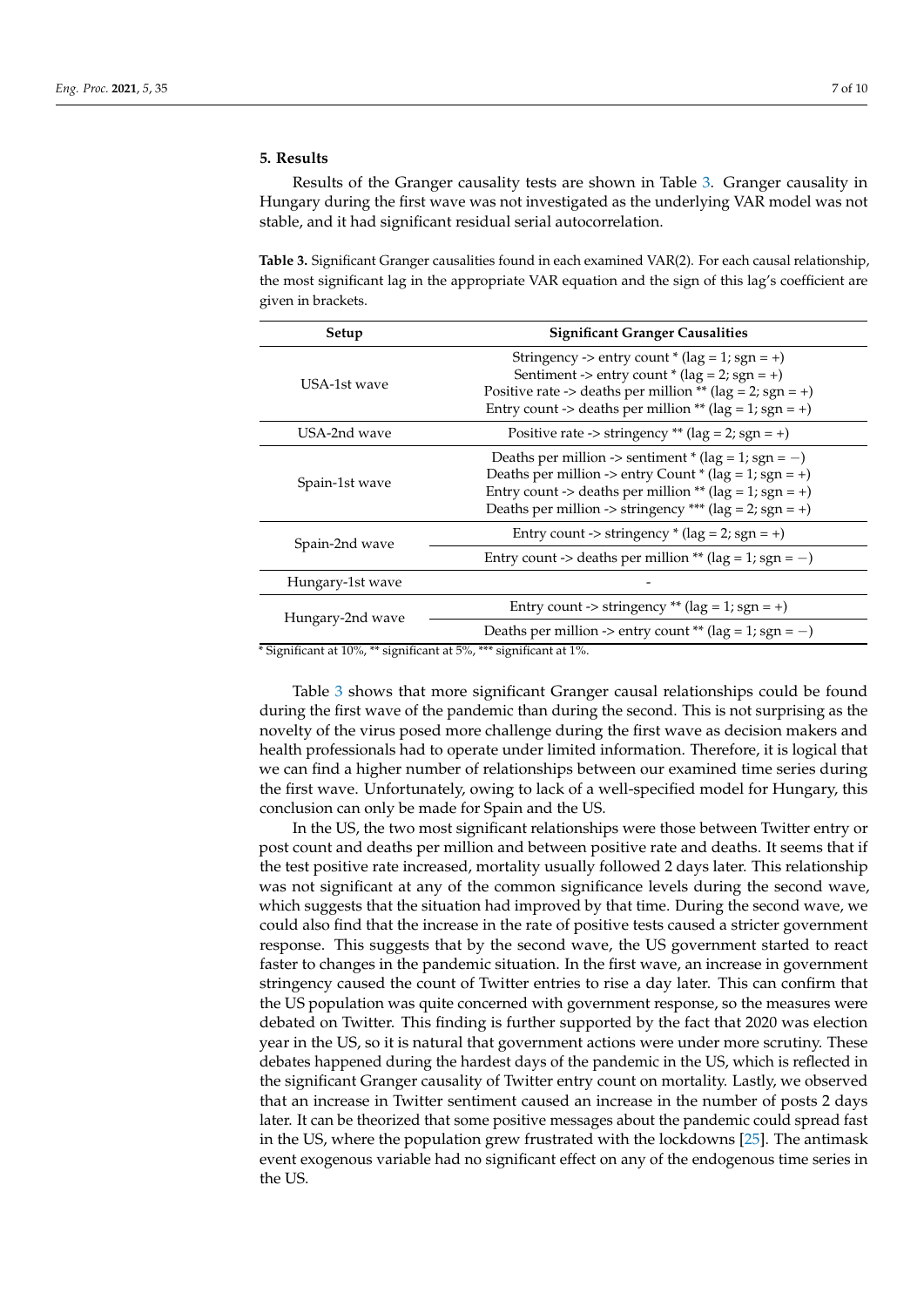In Spain, during the first wave, the most significant Granger causality was the one that showed government stringency increasing 2 days after the deaths per million people increased. Therefore, the Spanish government reacted based on mortality, not on the rate of positive tests as the US government did. The less significant relationships showed that the number of tweets increased, and Twitter sentiment declined 1 day after an increase in mortality. Therefore, the increase in government stringency can be also considered an indirect reaction to public sentiment. This seems to suggest that in Spain, the public had some effect on stringency measures, namely, triggering a stricter response. The significant Granger causality of Twitter entry count on mortality suggests that the increased Twitter traffic happened during the hardest days of the pandemic in Spain, similar to the US. These findings seem to confirm the findings of [\[26,](#page-9-22)[27\]](#page-9-23), who suggest that public opinion had a part in reintroducing strict government measures during the summer of 2020. During the second wave, the effect of Twitter entry count on government stringency remained with a lag of 2 days, although the rest of the Granger causalities in the first wave had become insignificant except for the relationship of Twitter entry count and deaths per million. However, the directions of this relationship changed. It now shows the decrease of deaths per million a day after the number of tweets increases. This might be because Twitter activity concentrated on the peak of the second wave, after which mortality decreased somewhat. In Spain, antimask events had an echo on Twitter, as their exogenous variable had a significant positive effect on Twitter entry count in the first wave and a significant negative effect on Twitter sentiment in the second wave—however, in both cases only at 10%. Therefore, it can be theorized that during the first wave, the increased Twitter entry count that had a significant effect on mortality was partly due to these antimask events.

We only had a stable and well-specified VAR model for Hungary during the second wave, so only the results of this model are discussed. We had two significant Granger causalities—both effects significant at 5%, but not at 1%. The number of posts on Hungary's FAQ page seemed to be followed by an increase in government stringency a day later. This effect is something similar experienced in Spain, as public opinion was critical of the late government response during the second wave in Hungary [\[28\]](#page-9-24). We also found that there was a decrease in the number of FAQ posts a day after deaths per million increased. This is something similar to Spain's second wave: posting activity was concentrated on the peak of the second wave where mortality was highest, after which posting activity somewhat decreased. The antimask event exogenous variable had no significant effect on any of the endogenous variables in Hungary.

These VAR models can also be used to make short-period forecasts for any of the endogenous time series based on the other variables in the model. Therefore, for example, government stringency and mortality in Spain can be estimated based of Twitter entry counts of the previous day. However, this direction was not investigated further due to page limits.

#### **6. Summary**

Based on our results, the relationships between social media communication and epidemiological indicators were stronger during the first waves of the pandemic than during the later ones.

The US results were heavily influenced by the presidential election throughout the whole year, as the volume of Twitter comments reacted to government stringency in the first wave, but the sentiment did not seem to be affected. By the second wave, government stringency started to react to changes in the positive rate.

During the first wave of Spain, government stringency along with Twitter volume and sentiment all reacted to changes in the mortality rate. Government stringency lagged 2 days behind the changes, while the Twitter events followed only 1 day late. During the second wave, this relationship was reduced to government stringency reacting to Twitter traffic with a delay of 2 days. It is important to note though that around the second wave of Spain, the first wave of Mexico started as well; thus, Spanish Twitter comments might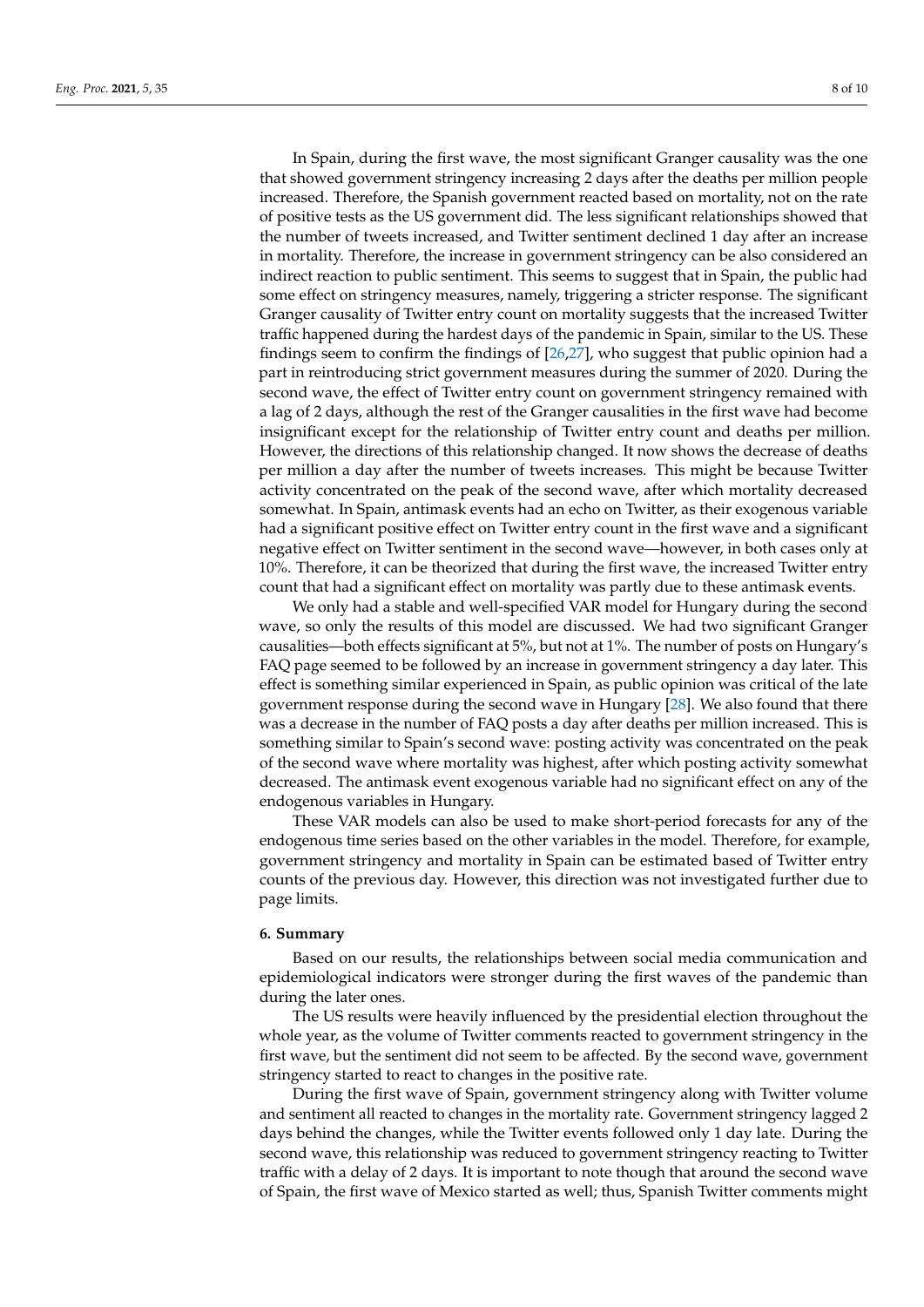reflect this. Antimask events also had some influence on Twitter traffic, but mainly around the first wave.

In Hungary, our model was not stable for the first wave. However, the discovered relationships were very similar to what we experienced in Spain, as government stringency reacted to the volume of comments on the Hungarian FAQ. The reason for the lack of stable results in the first wave was probably the fact that even though there was a huge media hype in the spring of 2020, the number of confirmed cases was considerably lower than in the other waves.

A number of opportunities for further development have been identified. We would like to achieve greater heterogeneity across source platforms in order to reduce the effects of Twitter's typical "telegram" style. As an effect of abbreviated and compressed tweet texts, inaccuracies resulting from dictionary- and word-based text mining methods are presumably present. Another problem with Twitter is the unbalanced age distribution: only 10% of Twitter users are above 50 years [\[29\]](#page-9-25). It follows from all of this that it would be advisable to conduct the research based on the content of the much more widely used Facebook platform, or if it is not possible, then additional country-specific sources need to be utilized.

To identify corona topics and conspiracy theories, the utilized tool should be topic modelling; then social network analysis (SNA) can be performed along with topic modelling results. With SNA, we will examine how these topics spread. Finally, it will be possible to compare the results with the official WHO data collected during the pandemic; thus, we can analyze the impact of society on the pandemic and the impact of the pandemic on society.

**Author Contributions:** Conceptualization, M.M.; L.K. and D.B.; methodology, M.M.; L.K. and D.B.; software, M.M.; L.K. and D.B.; validation, M.M. and L.K.; formal analysis, M.M. and L.K.; investigation, M.M. and D.B.; resources, M.M.; L.K. and D.B.; data curation, M.M.; writing—original draft preparation, M.M. and L.K.; writing—review and editing, M.M.; L.K. and D.B.; visualization, M.M. and L.K.; supervision, D.B.; project administration, D.B.; funding acquisition, D.B. All authors have read and agreed to the published version of the manuscript.

**Funding:** This research was funded by Corvinus University of Budapest, grant number EFOP-3.6.3.- VEKOP-16-2017-00007.

**Institutional Review Board Statement:** Not applicable.

**Informed Consent Statement:** Not applicable.

**Data Availability Statement:** Corona-related pandemic data are collected from the site Our World in Data (OWID). <https://ourworldindata.org/coronavirus> (accessed on 2 February 2021). Tweets had been collected from the Twitter Stream Grab project by Archive Team. The project provides twitter data in compressed downloadable format. <https://archive.org/details/twitterstream> (accessed on 31 May 2021). Hungarian-language analyzed texts had been collected from the Hungarian FAQ page. This is a Q&A-type website, which is the 31st most visited site in Hungary. Politics and Health categories had been scraped. <https://www.gyakorikerdesek.hu/> (accessed on 31 May 2021). Corona-related search terms had been collected from Google Trends Datastore. [http://googletrends.](http://googletrends.github.io/data/) [github.io/data/](http://googletrends.github.io/data/) (accessed on 21 May 2021). Corona-sceptic events had been collected from especially national Wikipedia collections. [https://en.wikipedia.org/wiki/Protests\\_over\\_responses\\_to\\_the\\_](https://en.wikipedia.org/wiki/Protests_over_responses_to_the_COVID-19_pandemic) [COVID-19\\_pandemic](https://en.wikipedia.org/wiki/Protests_over_responses_to_the_COVID-19_pandemic) (accessed on 31 May 2021); [https://es.wikipedia.org/wiki/Categor%C3%ADa:](https://es.wikipedia.org/wiki/Categor%C3%ADa:Manifestaciones_y_protestas_en_2020) [Manifestaciones\\_y\\_protestas\\_en\\_2020](https://es.wikipedia.org/wiki/Categor%C3%ADa:Manifestaciones_y_protestas_en_2020) (accessed on 31 May 2021).

**Conflicts of Interest:** The authors declare no conflict of interest.

### **References**

- <span id="page-8-0"></span>1. Taskinsoy, J. The Great Pandemic of the 21st Century: The Stolen Lives. 2020. Available online: [https://papers.ssrn.com/sol3](https://papers.ssrn.com/sol3/papers.cfm?abstract_id=3689993) [/papers.cfm?abstract\\_id=3689993](https://papers.ssrn.com/sol3/papers.cfm?abstract_id=3689993) (accessed on 30 June 2021).
- <span id="page-8-1"></span>2. Centers for Disease Control and Prevention: Estimated Global Mortality Associated with the First 12 Months of 2009 Pandemic Influenza A H1N1 Virus Circulation: A Modelling Study. 2012. Available online: [https://www.cdc.gov/flu/spotlights/](https://www.cdc.gov/flu/spotlights/pandemic-global-estimates.htm) [pandemic-global-estimates.htm](https://www.cdc.gov/flu/spotlights/pandemic-global-estimates.htm) (accessed on 31 May 2021).